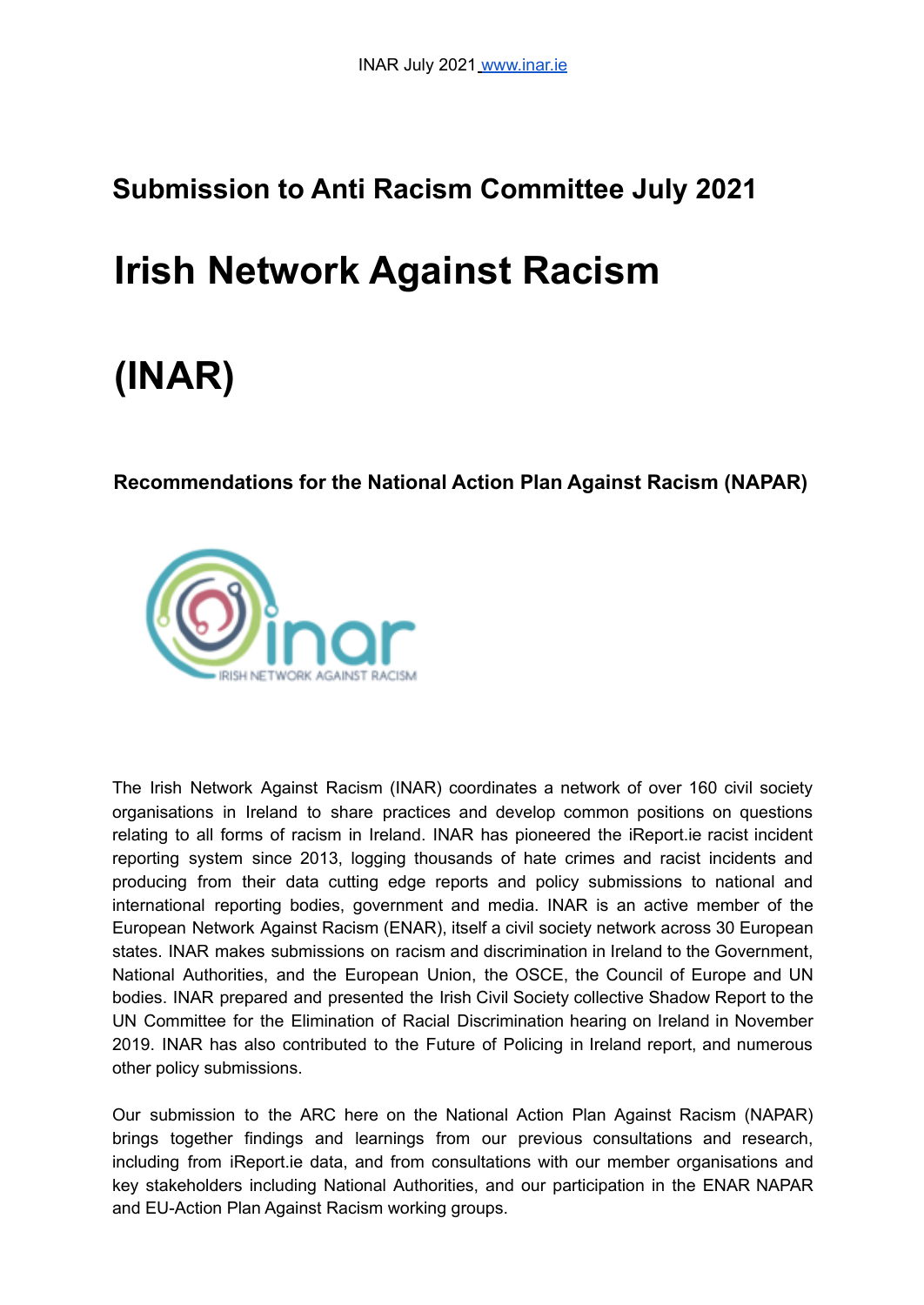The development and implementation of the NAPAR presents Ireland with the opportunity to demonstrate leadership in its best international and domestic tradition of acting for equity and standing in solidarity with oppressed peoples. Ireland has an opportunity to become a

> 1 INAR July 2021 www.inar.ie

beacon for equality by becoming Europe's first purposefully anti-racist republic. With this contribution, we hope to inspire members of the Anti-Racism Committee to support the creation of a bold and ambitious NAPAR.

Definition of racism

#### A sophisticated and comprehensive definition of racism

INAR supports the understanding of racism outlined in the Interim Report, which clearly articulates the structural and institutional dimensions of racism which must be addressed in the National Action Plan Against Racism. (Per Durban Declaration Plan of Action (DDPA) and European Action Plan Against Racism (EU-APAR)) In all areas the NAPAR must address institutional failures to remedy racism, since these failures are what embed structural racism and enable racist discrimination, crimes, hate speech and all forms of racism.

#### Racism and intersectionality

The lives of all racialised minorities are structured by a combination of racial and a full range of other intersecting inequalities. It follows that the understanding of racism adopted should also be informed by general principles of universality, interdependence and indivisibility of human rights as well as relevant EU and Irish legislation underscoring the importance of intersectionality, to facilitate exploring the coexistence of identities and sources of oppression. A NAPAR needs to target and address the experiences of discrimination against women, disabled people, and socio-economic circumstances, and incorporate intersectional dimensions across all areas.

#### Recognising specific forms of racism

# *Anti-Traveller racism, Afrophobia, Islamophobia, Anti Semitism, Anti-Roma and Anti-migrant racism*

The dynamic evolving nature of racism means that different forms arise in different contexts; In the context of Ireland, Travellers, Roma, Jews, Muslims, Black people, asylum seekers, refugees, people from an immigrant background, second, third generation, and undocumented people, etc. have similar experiences of racism, which suggests a common approach is necessary. At the same time, each form of racism has its specificities which must also be recognised, defined and targeted in the NAPAR.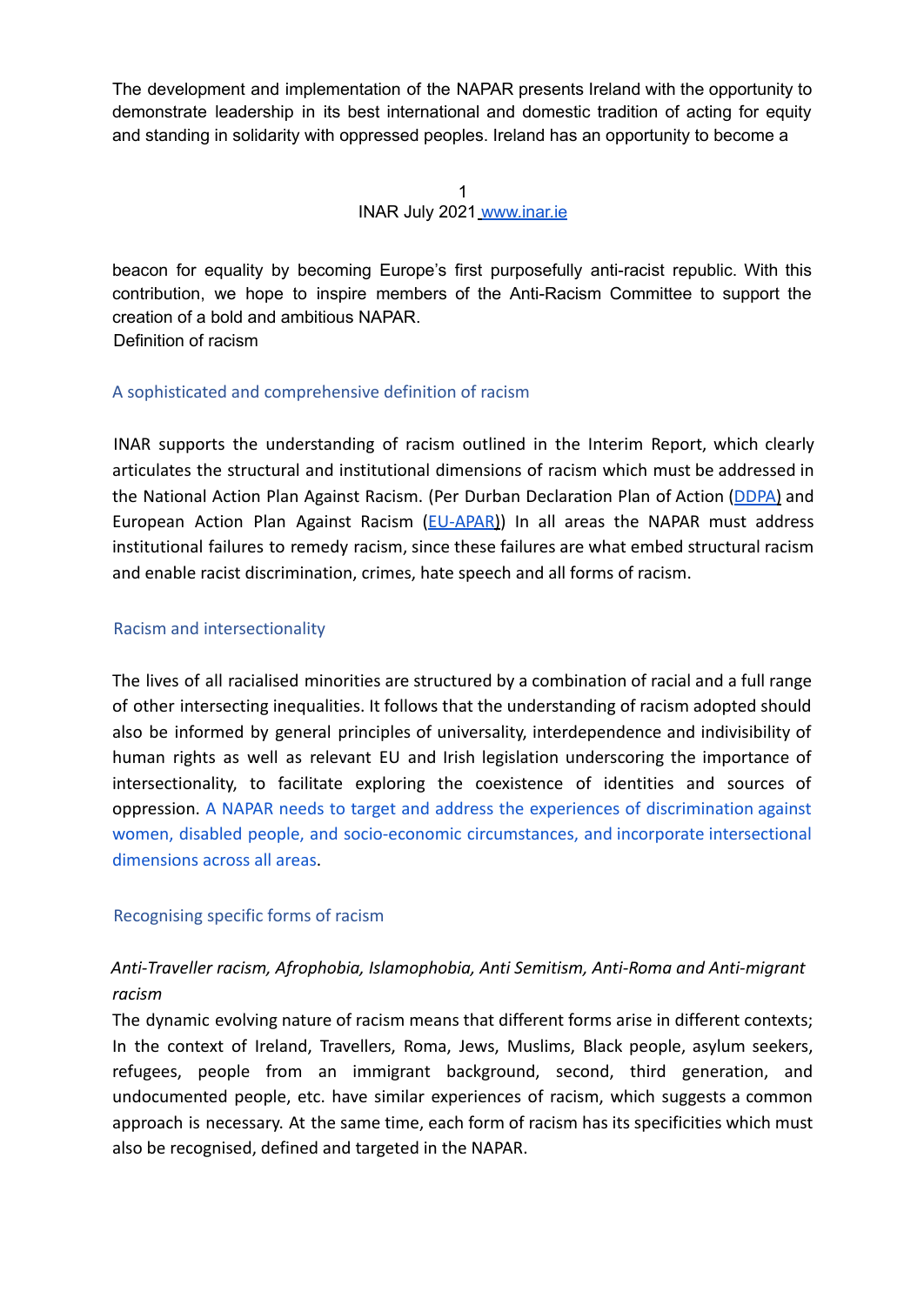# The process of the NAPAR

To be effective, the NAPAR requires the development of Process-based indicators, clarifying the processes the State should take to support the implementation of the NAPAR. This will include data collection, ongoing consultation with civil society, links with other government

> 2 INAR July 2021 www.inar.ie

agendas and a system of accountability based on specific and determinable goals, outcomes and impacts.

#### The need for disaggregated data collection:

Data collection on various aspects of racism and discrimination is crucial to answering relevant questions and evaluating outcomes of policies relating to hate crime, discrimination and other manifestations of racism. The inclusion of current baseline data is critical for measuring future progress. There is an evident need to collect and publish disaggregated data across all state institutions, government departments, public bodies, institutions, and functions, especially around education, employment, health, and housing to monitor policy effects. Ireland is yet to standardise ethnic data collection and incorporate ethnic identifiers across all routine administrative systems and state surveys. The use of ethnic statistics on an ad-hoc basis results in a significant knowledge gap which poses significant challenges for policymakers as they lack comprehensive population data to develop and implement evidence-based policies that meet the needs of the people. CERD recommended that the State collect and provide updated statistics on the ethnic composition of its population-based on self-identification. The Committee emphasized that the data should be disaggregated by sex while paying attention to the socio-economic situation, representation in public and political life of minority groups to ensure equal enjoyment of rights under the Convention. This is also recognised in the European Action Plan Against Racism. (EU APAR)

The NAPAR requires that state must ensure that all government departments, and functions are resourced to collect anonymised disaggregated data including an ethnic identifier on all dimensions of racism and racial discrimination. For example with regards the implementation and operationalisation of the of the Public Sector Human Rights and Equality Duty (PSHRED)

INAR believes that the implementation process should include ongoing research at a national level on racism and racial discrimination, with particular regards to emerging trends For example in the past 2 years we have seen the emergence of some far right factions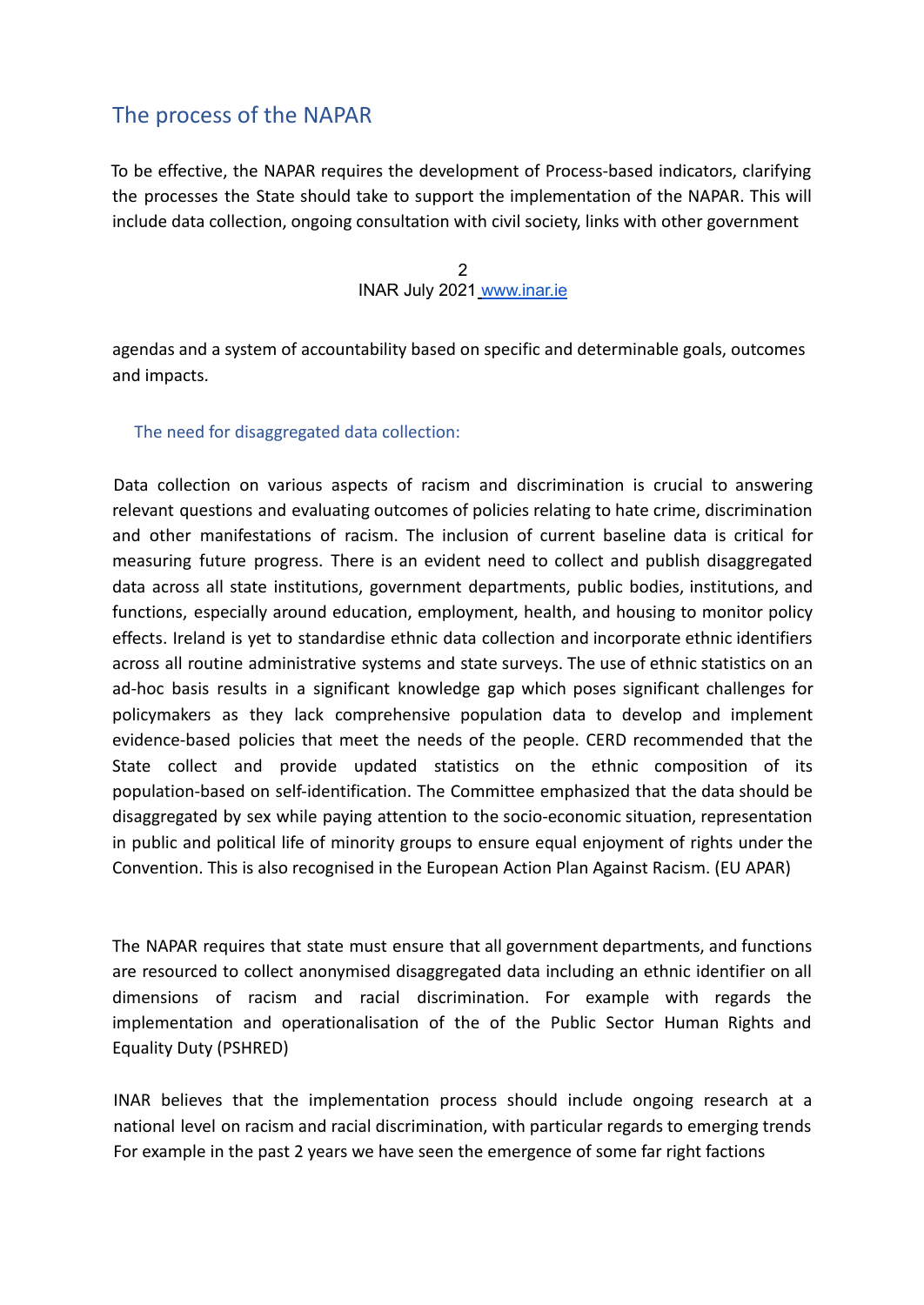#### **Leadership, all-government approach, Comprehensive scope and diverse strategies**

The NAPAR's scope must be national and applicable to all branches and spheres of government (executive, parliament and the judiciary), the private sector and society. The NAPAR should apply to all persons under state jurisdiction while paying special attention to perpetrators and those affected by racial discrimination. It should also be context-specific and address the country's actual and potential human rights violations.

> 3 INAR July 2021 www.inar.ie

To make a real difference the NAPAR should be led by Government at the highest levels, "owned" by the entire population and must emphasise the key role the public has to play in the implementation of the plan.

Strategies implemented should further raise awareness, assessment of current legislation, the incorporation of intersectionality, as well as acknowledgement of past and current oppressions, and positive action. The EU defines positive action as: "proportional measures which are decided to achieve in practice full and substantive equality for members of groups or groups who are socially disadvantaged or economically or face the consequences of discrimination or current or past disadvantage."

#### All-Government approach and cross-linking government agendas

A comprehensive NAPAR cannot tackle racism while isolated; it must be viewed against current laws, policies, programmes and governmental interventions. This will stem from the acknowledgement that discrimination is experienced across all aspects of life. The NAPAR must be led from the highest levels of government and also have sustainable links with other policy initiatives, including the targeted inclusion of minorities in the rebuilding of a post-covid economy, the Resilience and Recovery plan and future zero-carbon sustainable infrastructure plans.

The integration of the NAPAR with existing agendas will provide opportunities for consultation, highlight points of interest, and offer potential members for the NAPAR implementation oversight body.

- Programme for Government
- Women's Equality Strategy
- National Strategy for Women and Girls
- National Traveller and Roma Inclusion Strategy
- Migrant Integration Strategy
- National Digital Strategy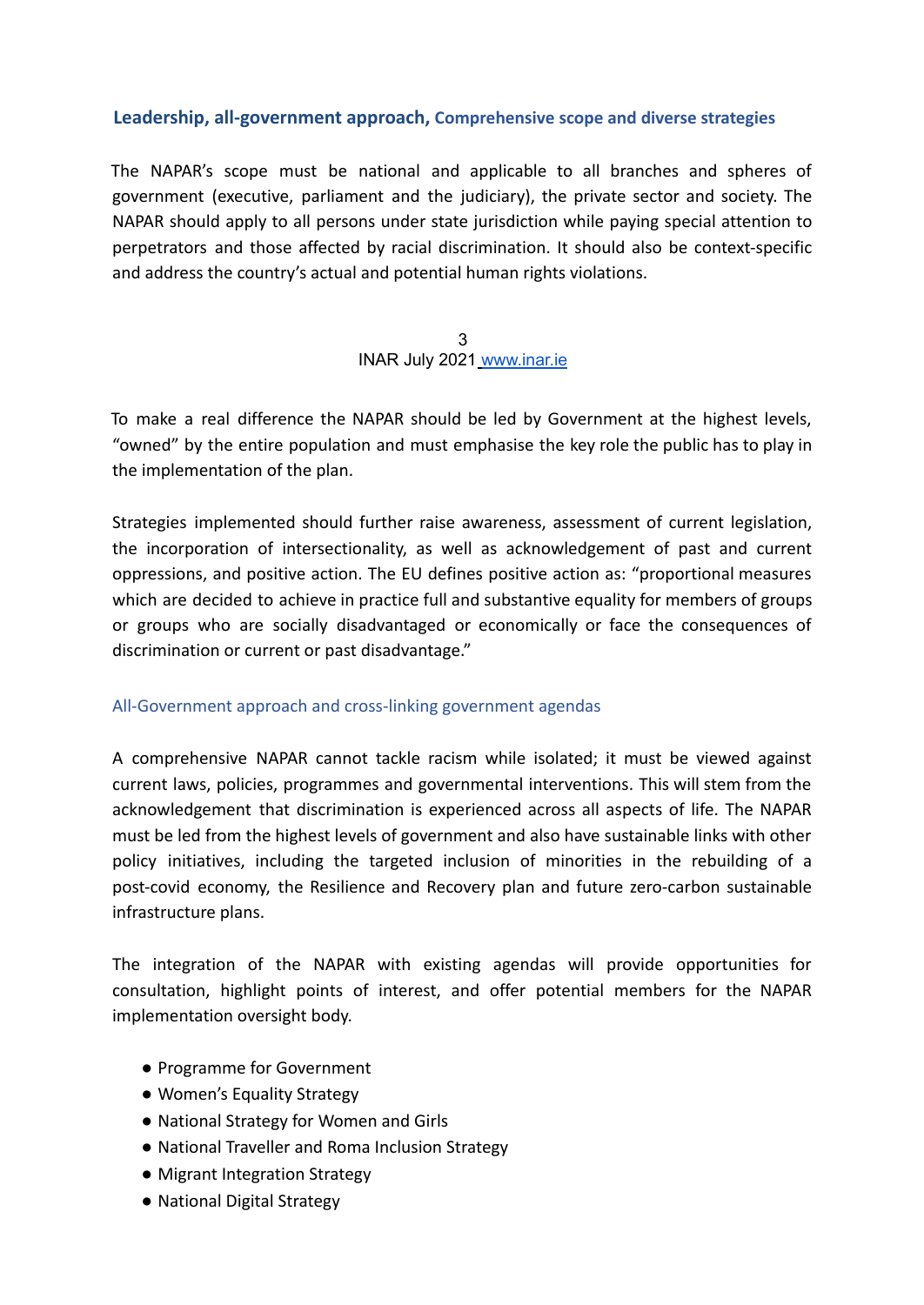- Better Outcomes Brighter Futures (A national policy framework for children and young people)
- National Anti-Poverty Strategy
- National Disability Inclusion Strategy
- The Second National Strategy on Domestic, Sexual and Gender-based Violence

The NAPAR should outline the key duty bearers at each level, as both State and Non-State members will be responsible for obligations that arise. Private actors also hold a duty to prohibit discrimination and must be held accountable, to ensure that action against racism is mainstreamed.

> 4 INAR July 2021 www.inar.ie

#### A Just Transition and Resilience and Recovery programmes

A NAPAR must be compatible with a Just Transition, the Resilience and Recovery programmes and all related transitions to a post-covid, zero-carbon economy. In this respect, the NAPAR should give the most marginalised and directly affected communities a central stake in a transition to an environmentally sustainable post-covid economy for all. The process, outcomes and impacts of a NAPAR should be compatible with those of Just Transition and Resilience and Recovery programmes, and vice-versa.

#### Local dimension and community development

The NAPAR should both have a national view, and a clear understanding of what the impact of both its actions and outcomes will be at the regional and local level to enable: planning, evaluation, and review. The NAPAR should outline the key duty bearers at each level, and develop a system of accountability to hold the institution responsible for its implementation accountable to the rights holders. The NAPAR must have both a horizontal and vertical application, thus targeting the private sector as well.

- The role of Trade Unions and other civil society organisations.
- A clear role for corporations and SMEs.
- Anti-Racism Organisations
- Community development organisations and initiatives.
- Local organisations local Authorities and local authority associated structures including:
	- Community Development Committees (LCDCs), Public Participation Networks (PPNs), strategic policy committees,
		- community safety partnerships, local policing forums.

Buy in, publicity and Consultation with civil society

Although the government has an indispensable role to play in the development, launching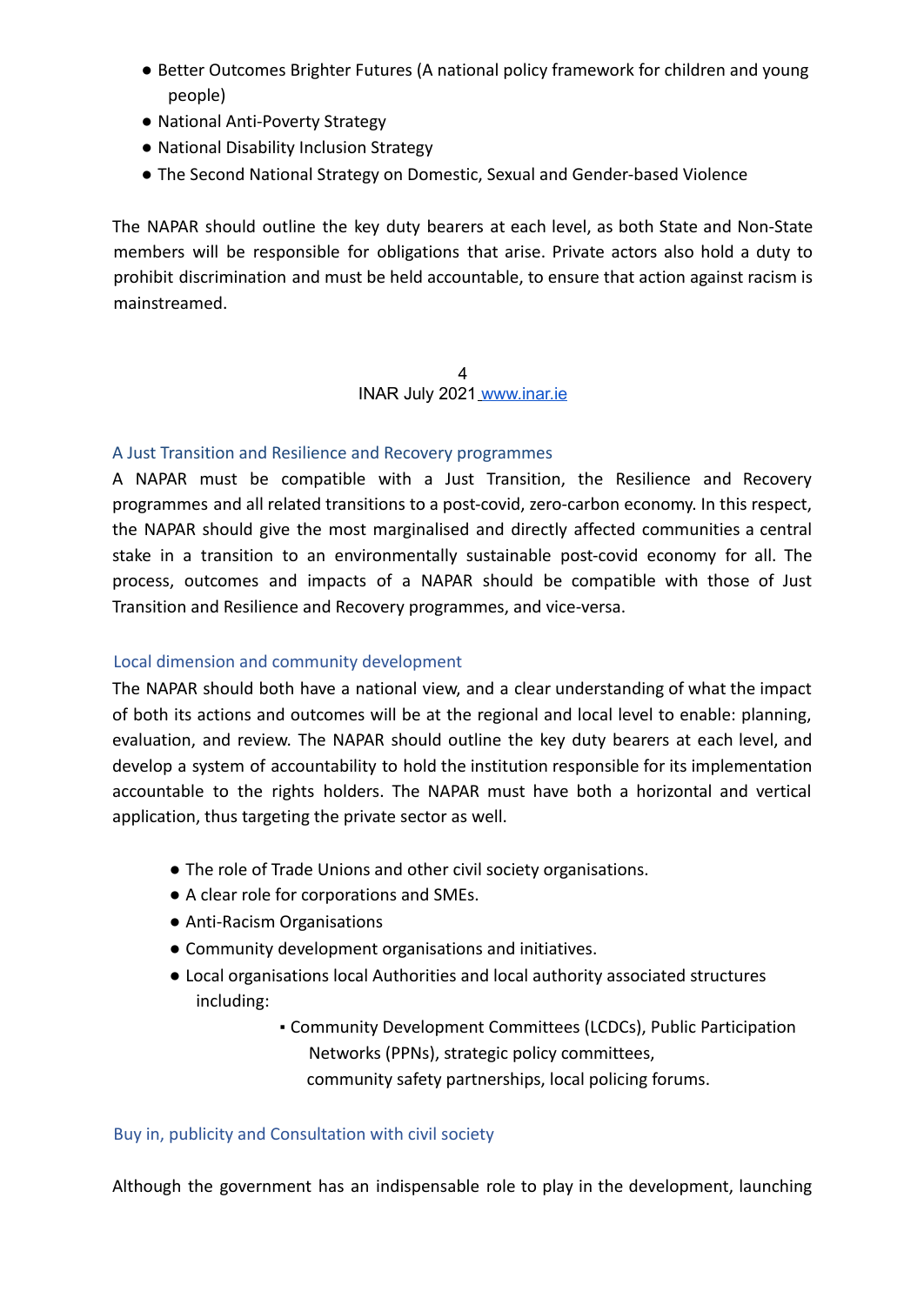and implementation of the NAPAR- it belongs to the country. As the UN Guidelines state, NAPARs are a mechanism for the effective pursuit of national goals. It cannot be considered as a truly national undertaking without involving input from all elements of society, in particular from civil society organisations working in the area of human rights protection to combat racism and racial discrimination. These organisations are best placed to be aware of the challenges faced and suggest viable solutions. Civil society plays a key role in the progressive realisation of human rights and the democratization of our society.

The State must establish meaningful partnerships among all important stakeholders including researchers and academics in relevant fields. The complex nature of racism and racial discrimination requires a diversity of expertise that civil society can provide. Adequate resourcing is also required for publicity and the implementation of development initiatives at all levels of government.

> 5 INAR July 2021 www.inar.ie

The NAPAR should incorporate a process of ongoing consultation with regards the implementation of the Plan, the monitoring of its progress and the identification and response to new and emerging issues. Civil society partners must play a central role in this ongoing process.

# Adequate financial resources

The NAPAR must be ambitiously financially resourced for the specific programmes that state departments, national authorities, and non-state organisations are required to undertake, it also means persuading departments, national authorities, and bodies to reallocate resources in line with the Plan. The ministries relevant for budgeting should be involved from the start. This will include establishing an agreed resourcing strategy with each department. At a guaranteed minimum, a ring-fenced budget for a purposefully antiracist NCCRI-type body within which to locate and coordinate the oversight, research, public education and communication with authorities functions of the NAPAR. An ambitious NAPAR's success requires appropriate resourcing as a crucial precondition to success, because of this, how the NAPAR will be implemented should be considered from the inception stage and outlined in the plan.

#### Implementation with clear time frames and goals:

For the effective implementation of the NAPAR, there is a need to set specific goals, objectives, actions, timeframes, and also provide mechanisms for monitoring and evaluating the plan using disaggregated ethnic data. The state must ensure that the process is built and adheres to principles of transparency and accountability, and from the outset have an oversight mechanism for accountability on its implementation composed of civil society groups and members of affected communities. Another important aspect of oversight - is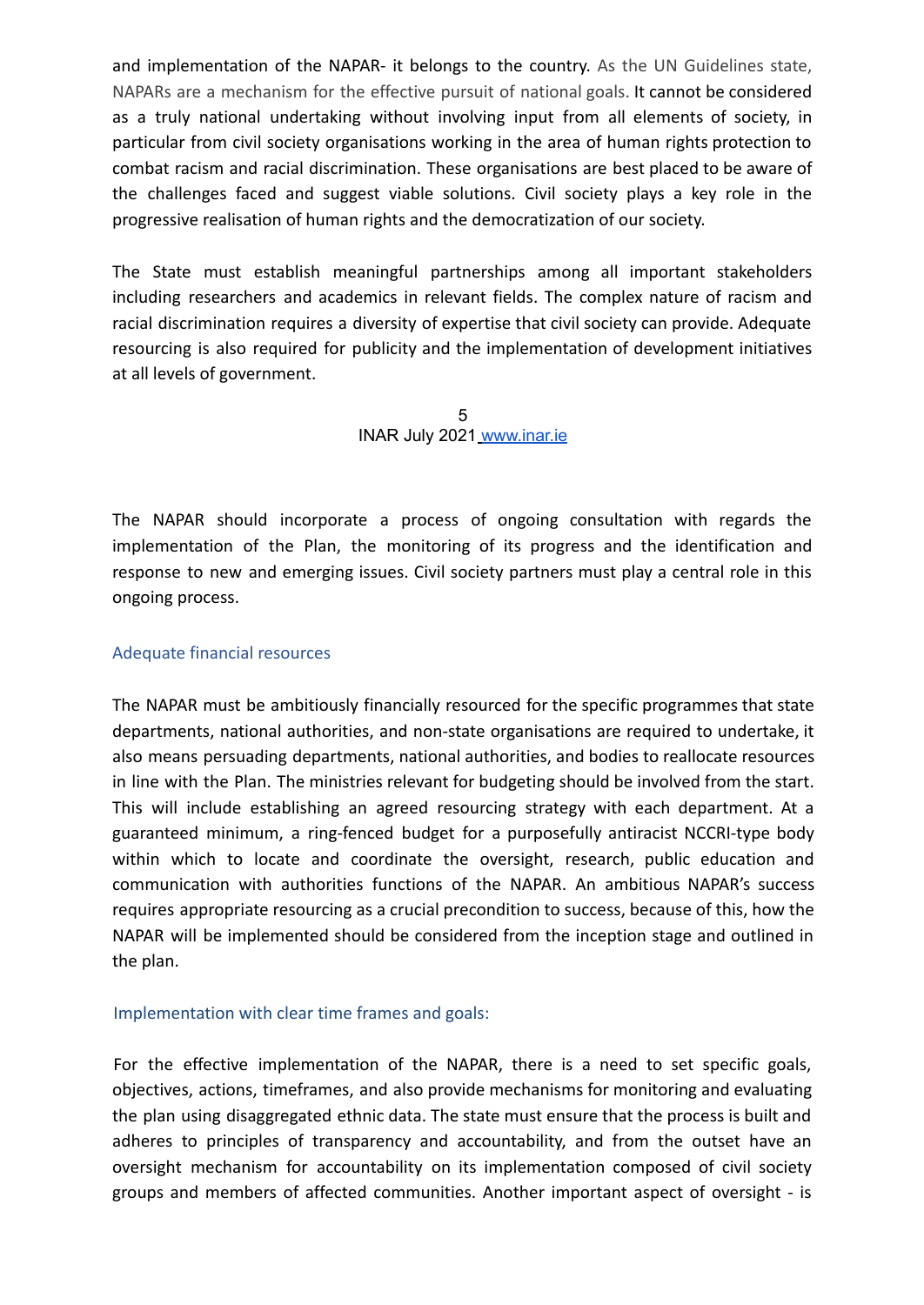that it requires leadership from government at the highest level to guarantee it.

# Implementation Plan and Oversight of Implementation Plan

- Specific goals
- Concrete objectives and measurable outcomes.
- Timeframes
- Mechanisms for monitoring and evaluation
- Adequately resourced.

Although efforts have been made to engage with various civil society organisations and affected groups, there is still a need to improve the consultative process to ensure a comprehensive and meaningful engagement with ordinary citizens. The NAPAR should have

> 6 INAR July 2021 www.inar.ie

both a top-down and a bottom-up approach. The effective and accountable implementation of the NAPAR is reliant on an effective governance structure and the monitoring and evaluation of the programmes implemented. The State should establish a steering group, drawing its members from key civil society actors, important stakeholders and affected groups from all levels of society. The steering group would be responsible for overseeing an inclusive strategy for the implementation, coordination of implementation and monitoring, and review the progress of implementation of the NAPAR.

# **Indicators for benchmarking, targets, and evaluation**

Indicators are regarded as playing a vital role in the identification of trends and issues while contributing to the process of priority setting, policy formulation and the evaluation and monitoring of progress. The indicators presented here are not exhaustive, and do not intend to capture every aspect of progress, but rather to signal progress in key areas, and place the focus on outcomes achieved in tackling racism, rather than on actions undertaken.

- Data on hate crime, hate speech, or other cases of discrimination.
- Successful hate crime prosecutions.
- Accountability of politicians for using hate speech, slurs, and inciting hatred through misinformation.
- Monitor Garda interactions with minorities
- Reports of racial profiling, mistreatment, and abuse from Gardaí.
- Labour market inclusion, in public and private sectors
- Representation of minorities in the media.
- Educational attainment of minority groups. As well as the diversity of schools compared to the local population.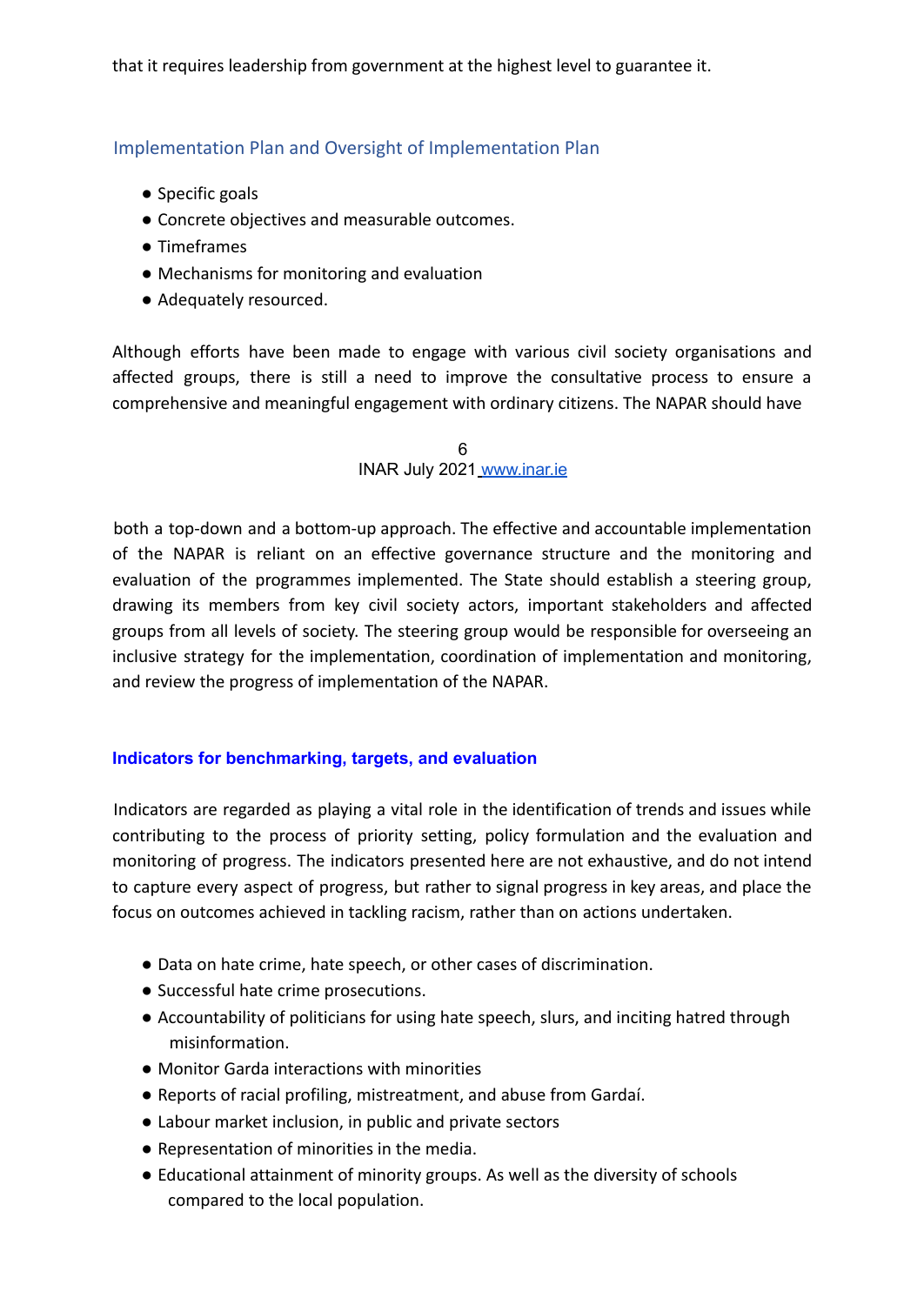- Minorities in social housing as compared to private rentals.
- Traveller and Roma integration in housing (including data on 'legal' evictions), employment, education, and quality of health.

● Reports of domestic violence and abuse against minority ethnic women. ● Intersectional data on inclusion of minority women, and minority disabled, and LGBTQI people

- Direct Provision (DP) centres quality, standards, and services, and other indicators in the transition away from the system of DP
- Asylum Seekers time in processing, quality of health, the general quality of life, accountability of private owners.
- Public attitudes and opinion on ethnic minorities, asylum seekers, refugees, and people of migrant background.
- Presence of far-right organisations, their actions, and associated crimes

7

INAR July 2021 www.inar.ie

# Key Areas of work with Recommendations

The National Action Plan Against Racism should include specific, implementable and measurable actions that must be monitored as part of the oversight and implementation function in the following areas:

# **1. Improve the efficacy of anti-discrimination legislation and practice.**

- i. Review the effectiveness of Equal Status and Equality in Employment Acts and access to justice using them, moving rapidly to restore a body equivalent to Equality Tribunal with support to ensure equitable access to ensure effective uptake, use and outcomes of the Equality acts on race and related grounds, and complaints about licensed premises and other related breaches of the Equal Status Act.
- ii. Public sector bodies to develop and publish strategic plans which demonstrate how they will meet their Public Sector Human Rights and Equality Duty obligations
- iii. Publication of disaggregated data relevant to antidiscrimination and anti-racism from public bodies
- iv. Restore independent body with functions of NCCRI as a home for anti-racism work by the State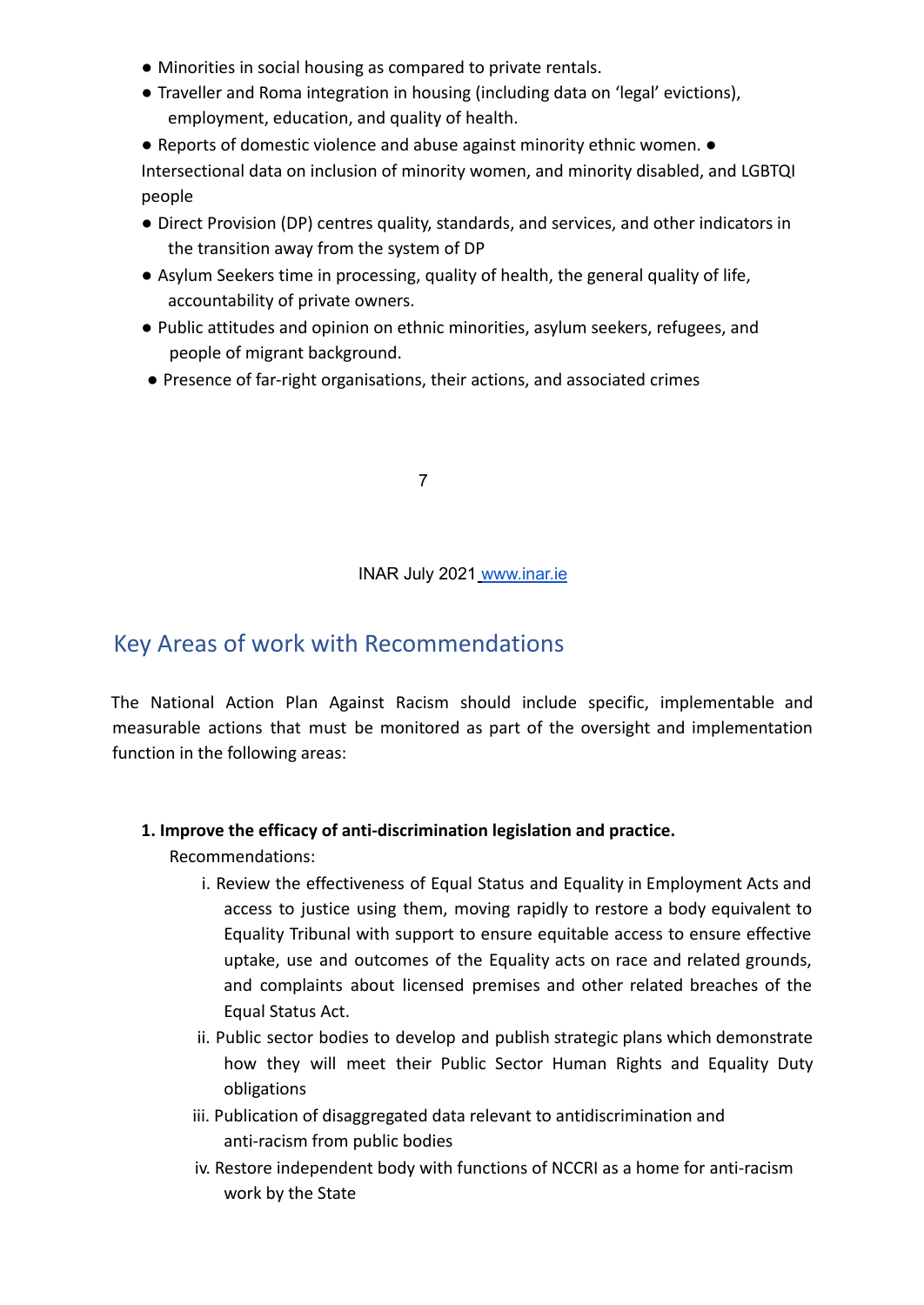v. Provide for regular monitoring of infringements of anti-discrimination laws. vi. Enhance IHREC's enforcement role vis-a-vis implementing the Public Sector Duty. vii. Integrate NAPAR with key initiatives including the Roadmap on Social Inclusion, the Women's Strategy and the upcoming Children's Guarantee. viii. Raise awareness of anti-discrimination legislation in public and key groups incl. asylum seekers

ix. Guidance and mandatory training standards on anti-racism for professionals, e.g., social workers, gardai, Legal professionals, frontline public servants x. Government targets e.g., appointments in public services

#### **2. Improve measures for tackling Hate Speech Online.**

# Recommendations

- i. Implement the Online Safety and Media Regulation Bill to be in line with international human rights standards.
- ii. Put in place measures to tackle hateful behaviours, organising and other uses of online platforms by the far-right

8 INAR July 2021 www.inar.ie

#### **3. Explicit measures to tackle General Hate Speech**

Recommendations

- i. Implement new hate Crime and incitement to hatred legislation, paying due regard to the test of the incitement element
- ii. Effectively investigate and, as appropriate, prosecute and punish acts of speech that incite hatred
- iii. Support the Electoral Commission, once established, to address the prohibition of racist hate speech in line with EU protocol
- iv. Inform and sensitize the public about racist hate speech.
- v. Conduct a targeted coordinated information campaign about the rights and resolutions available.

#### **4. Improve the efficacy of Hate Crime and Incitement legislation and practice.**

- i. Implement and enforce legislative provisions for penalty enhancement in crimes committed because of racial bias.
- ii. Ensure that hate crime is properly recorded.
- iii. Ensure that cases of racist hate crime are thoroughly investigated and prosecuted.
- iv. Provide training for the police, prosecutors, and judges.
- v. Monitor racist incidents and anti-racism training.
- vi. Consider gender and other identities in consultation platforms.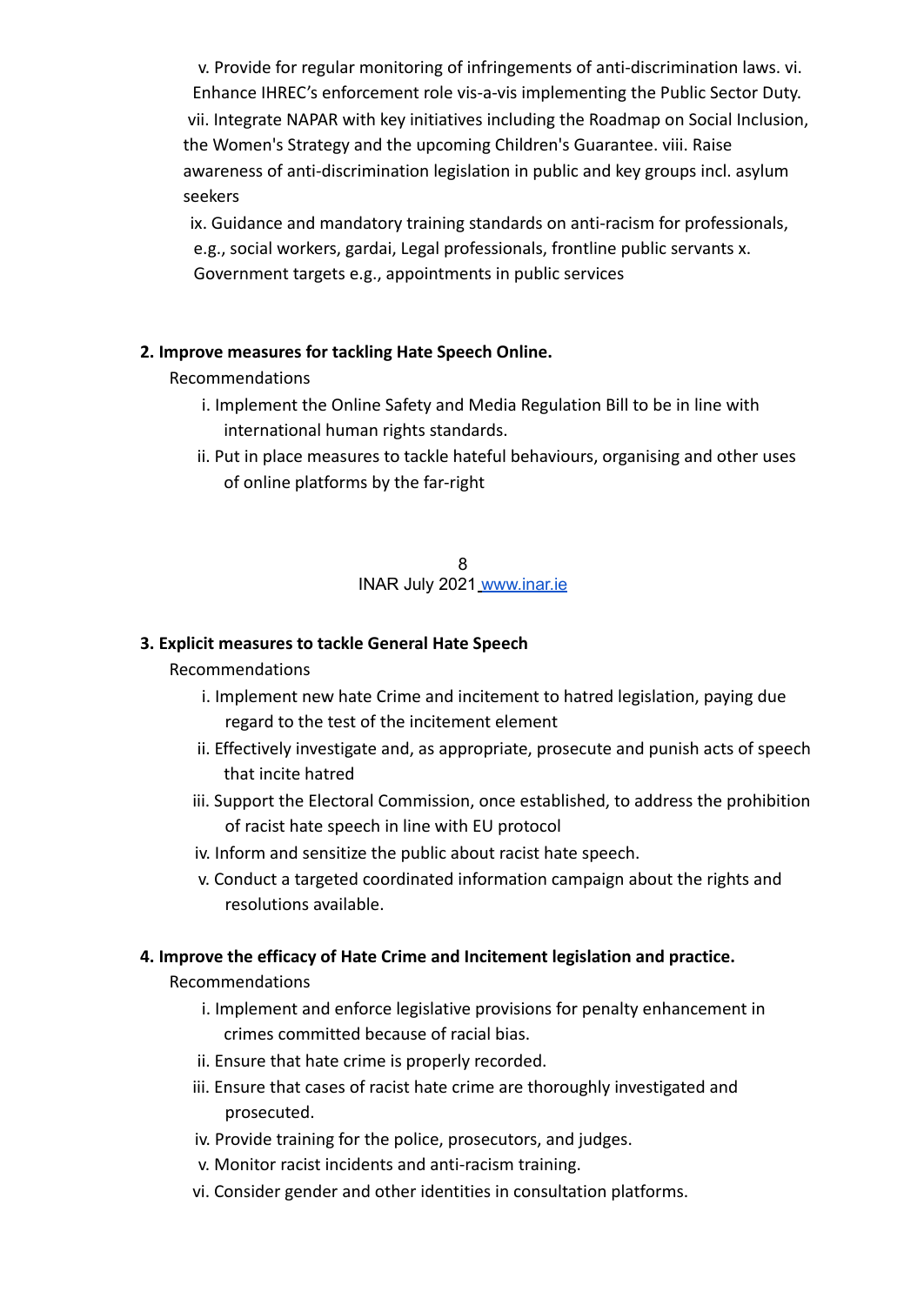- vii. Adopt ethnic identifiers across government and public bodies,
- viii. Provide information and legal advice on immigration to children and those supporting them.

# **5. Explicit measures to tackle racism in the Policing and Criminal Justice System, and equitable access to justice**

Recommendations:

- i. Outlaw and report racial profiling.
- ii. Invoke the Prohibition of the Incitement to Hatred Act(1989) and any replacing legislation
- iii. The government must introduce the concept of "firewall protection", providing a clear separation between the provision of public services and immigration enforcement to ensure that migrants are guaranteed equal access to justice and basic rights should they fall victim or witness a crime.
- iv. Develop anti-discrimination plans for the police.
- v. Strengthen human rights and equality training.
- vi. Extend access to Legal Aid.

vii. Promote a culture of Human Rights, Diversity, Equality and Interculturalism. viii. Provide training to be equipped to deal with the intersectional nature of domestic violence and sexual and gender-based violence.

#### 9 INAR July 2021 www.inar.ie

- ix. Review policy, practices and training of An Garda Síochána to establish mandatory minimum standards throughout the Force.
- x. Collect disaggregated data on racial profiling and regularly publish it xi. Ensure that an effective remedy is available for discrimination that has a legislative basis.
- xii. Develop expertise appropriate for policing a highly diverse and integrated society.
- xiii. Provide clear, simple, well communicated and accessible reporting procedures
- xiv. Establish partnerships with civil society organisations working in human rights protection to ensure the development of high quality, well-informed policies and intelligence.

xv. Provide training for front-line staff investigating racist incidents. xvi. Ensure full implementation of the new Garda Diversity and Integration Strategy.

xvii. Promote diversity and inclusion by recruiting ethnic minorities in the force xviii. Professionalise, test, and monitor interpreting services in Ireland. xix. Take measures to identify and protect victims of trafficking.

- xx. Ensure the effective implementation and monitoring of a dedicated helpline and website accessible by all to report incidents and find support.
- xxi. Resource and implement human rights and anti-racist work within the force.

#### **6. Labour and economic participation**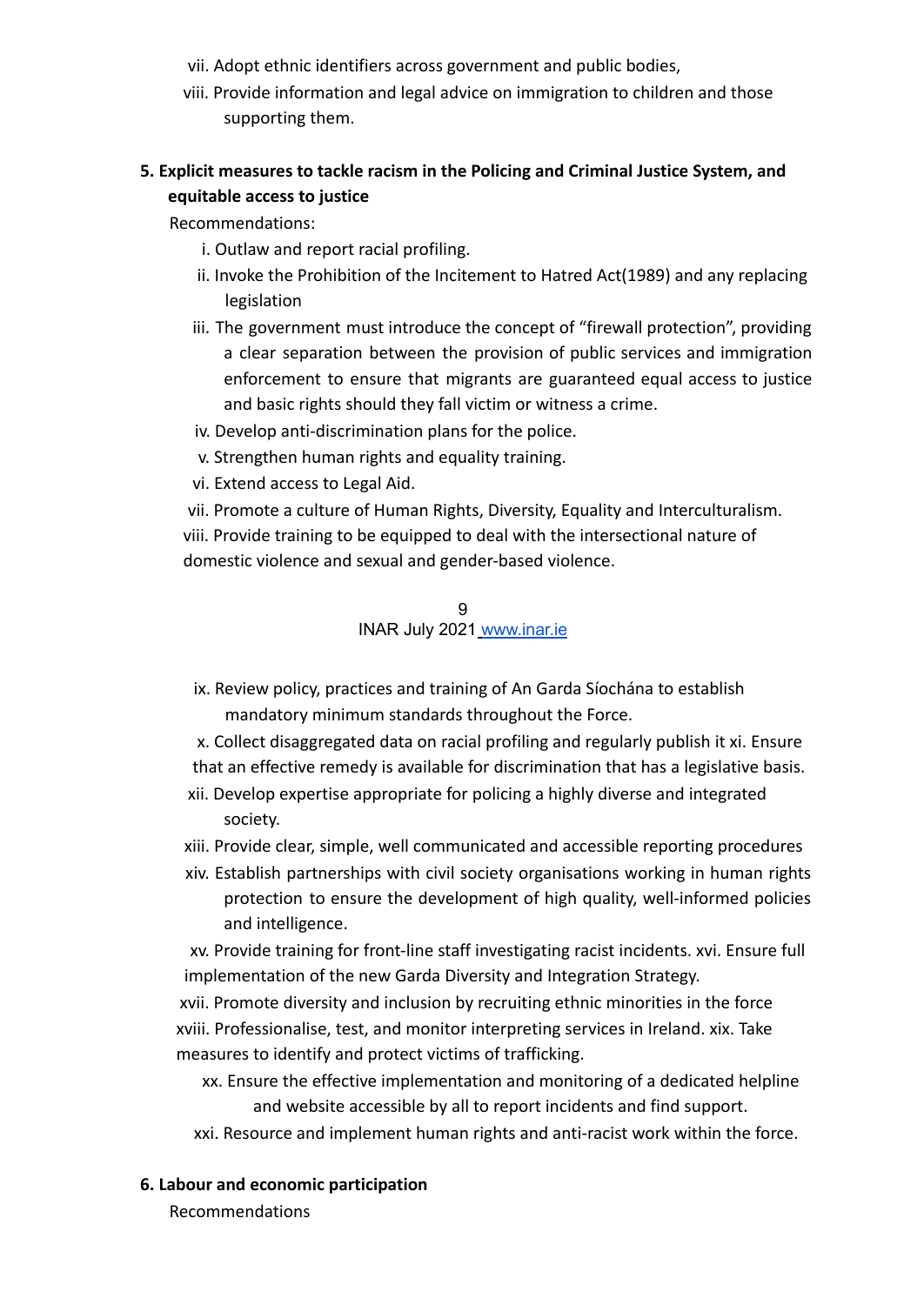- i. Strengthen access to the labour market.
- ii. Investigate labour market stratification.
- iii. Regularise undocumented migrants.
- iv. Address exploitation.
- v. Develop training schemes for migrants.
- vi. Improve employment among Travellers and Roma & other minorities vii.
- Address human rights abuses in all companies in Ireland or under its jurisdiction. viii. Remove additional barriers to Asylum seekers in obtaining a job. ix. Implement recommendations of the Day report and White paper on Direct Provision.
	- x. Combat hate and harassment in the workplace.
	- xi. Educate migrants and employers of workplace rights.

#### **7. Immigration & Citizenship**

Recommendations

#### 10 INAR July 2021 www.inar.ie

- i. The state must establish a centralised service centre for migrants and minorities to ensure open access to everyone and improved coordination. The idea of a one stop shop is to make available a wide range of government and support services to immigrants under one roof, synchronised in time and content and made available in several languages.
- ii. Review, resourcing, targets and accountability of Migrant Integration Strategy 2017-2020.
- iii. Review constitutional provision on citizenship.
- iv. Review Citizenship residency requirements.
- v. Ensure that migrant women, who are victims of domestic violence, sexual and gender-based violence and female genital mutilation, are guaranteed a legal stay.
- vi. Identify asylum seekers with special needs.
- vii. The determination of statelessness.
- viii. Provide legal aid and translation during the asylum process.
	- ix. Replace the current system of Direct Provision.
	- x. Regularise undocumented migrants in Ireland.
- xi. Recognise overseas qualifications and prior experience.

#### **8. Education:**

Recommendations

i. The Yellow Flag all-school community based anti-racism programme, now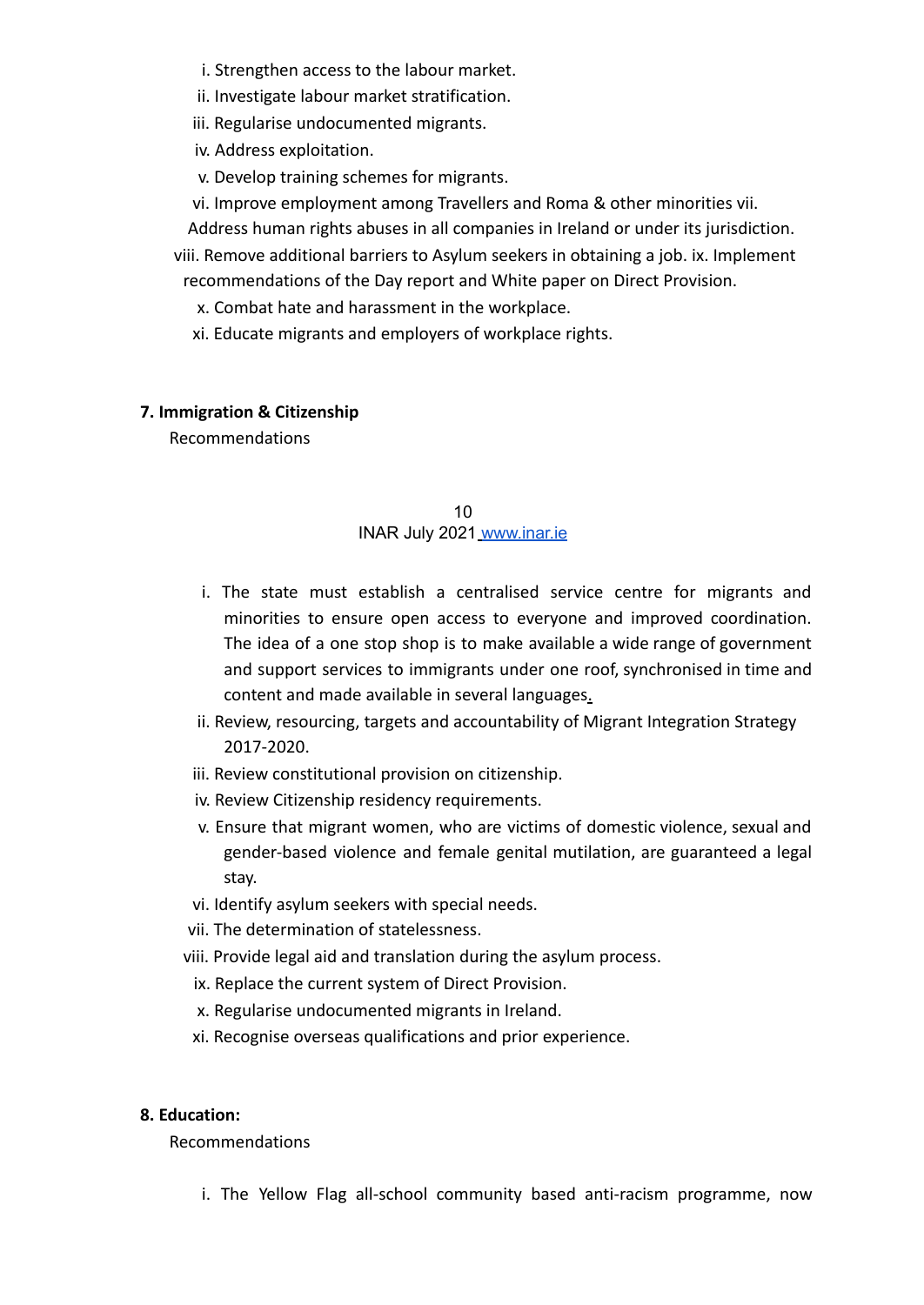recognised as an Example of international best practice, to be adopted and mainstreamed by the Dept. of Education.

ii. Schools' curricula to reflect Ireland's historical and current realities. iii. Teach Irish history in the context and framework of comparative emancipatory and anticolonial histories

iv. Anti-racism and equality to be mainstreamed in all subjects in the curriculum v. Monitor school admissions, compliance, and incidents of discrimination vi. Enhance knowledge of discrimination directed at children and young people. vii. Literacy among migrants of all ages.

- viii. Traveller and Roma education
	- ix. Support schools and training for teachers.
	- x. Guarantee the right to Freedom of Conscience, religion, and belief in education.
- xi. Establish minimum standards for anti-racist human rights training in the civil and public service.
- xii. Combat stereotypes.

# **9. Accommodation:**

#### 11 INAR July 2021 www.inar.ie

# Recommendations

- i. Provide affordable housing.
- ii. Monitor impact of housing policies.
- iii. Living conditions in direct provision, and the length of stay in centres.
- iv. Accountability in cases of breach of standards.
- v. A contingency planning framework for Direct Provision.
- vi. Tackle impacts of the current housing crisis on Travellers and Roma.
- vii. Improve access to social housing.
- viii. Address discrimination in the private rental sector.
	- ix. Monitor anti-social behaviour and racism in social housing.
	- x. Provide accessible and culturally appropriate accommodation.
- xi. Housing conditions and living standards.
- xii. The practice of moving aged-out unaccompanied minors into Direct Provision.
- xiii. Address the isolation of female asylum seekers.
- xiv. Support victims of trafficking.

# **10. Health and Wellbeing:**

- i. Provide asylum seekers with access to appropriate health care.
- ii. Childcare services for migrants.
- iii. Develop cultural awareness training.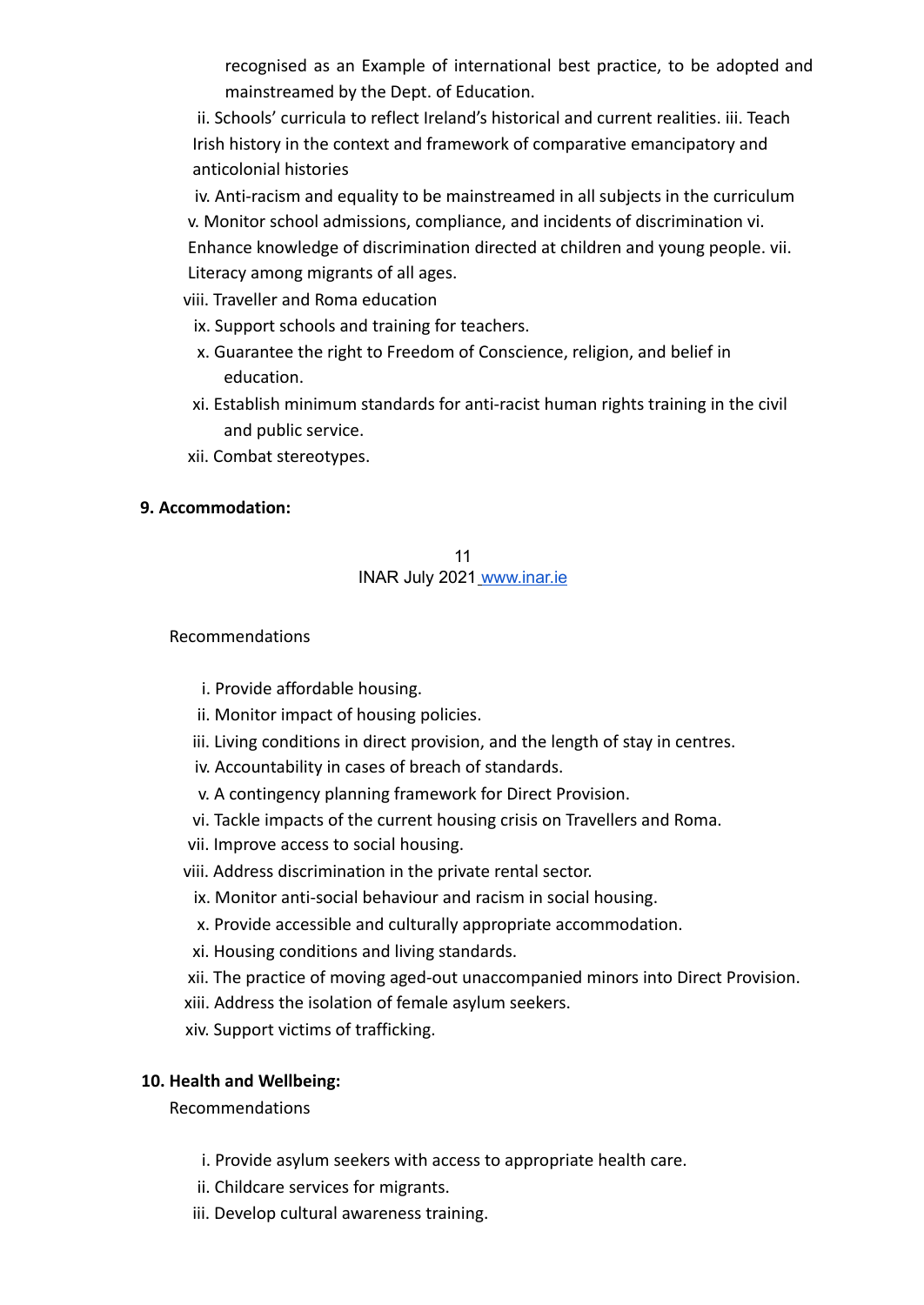- iv. Address the health of Traveller and Roma.
- v. Access to primary care, sexual and reproductive healthcare, and mental health services.
- vi. Translation services in primary care and to all health providers.

vii. Accessibility of specialised services for applicants and refugees. viii.

Accommodate broader health needs of asylum seekers and refugees. ix. Improve access to information and support for survivors of FGM and their communities.

x. Provide sexual assault victims with necessary assistance and services. xi. Address the consequences for survivors of racism in Mother and Baby Homes and industrial schools and county homes.

#### **11. Measures to tackle institutional and structural discrimination.**

Recommendations

- i. Resourcing of measures to ensure participation and representation by Irish Travellers, Roma and other underrepresented minority ethnic groups in economic, political and public life.
- ii. Recognise the historical presence of mixed-race Irish people in Ireland.

#### 12

#### INAR July 2021 www.inar.ie

- iii. Support the development of networks of Traveller and Roma-led community development organisations.
- iv. Collect and report data on refugees, beneficiaries of international protection, asylum seekers and stateless persons.
- v. Develop national standards for interpreters including cultural awareness training.
- vi. Interpretation access and costs.
- vii. Measures to ensure equitable access to the provision of social services to ethnic minority children and families.

# **12. Broadcast and Print media**

Recommendations

- i. Reporting standards, diversity in staff, intercultural content
- ii. History of colonialism & racism, histories of different peoples.
- iii. Awareness of Traveller heritage and culture.
- iv. File complaints about discrimination.

# **13. Ensuring Meaningful participation and accountability**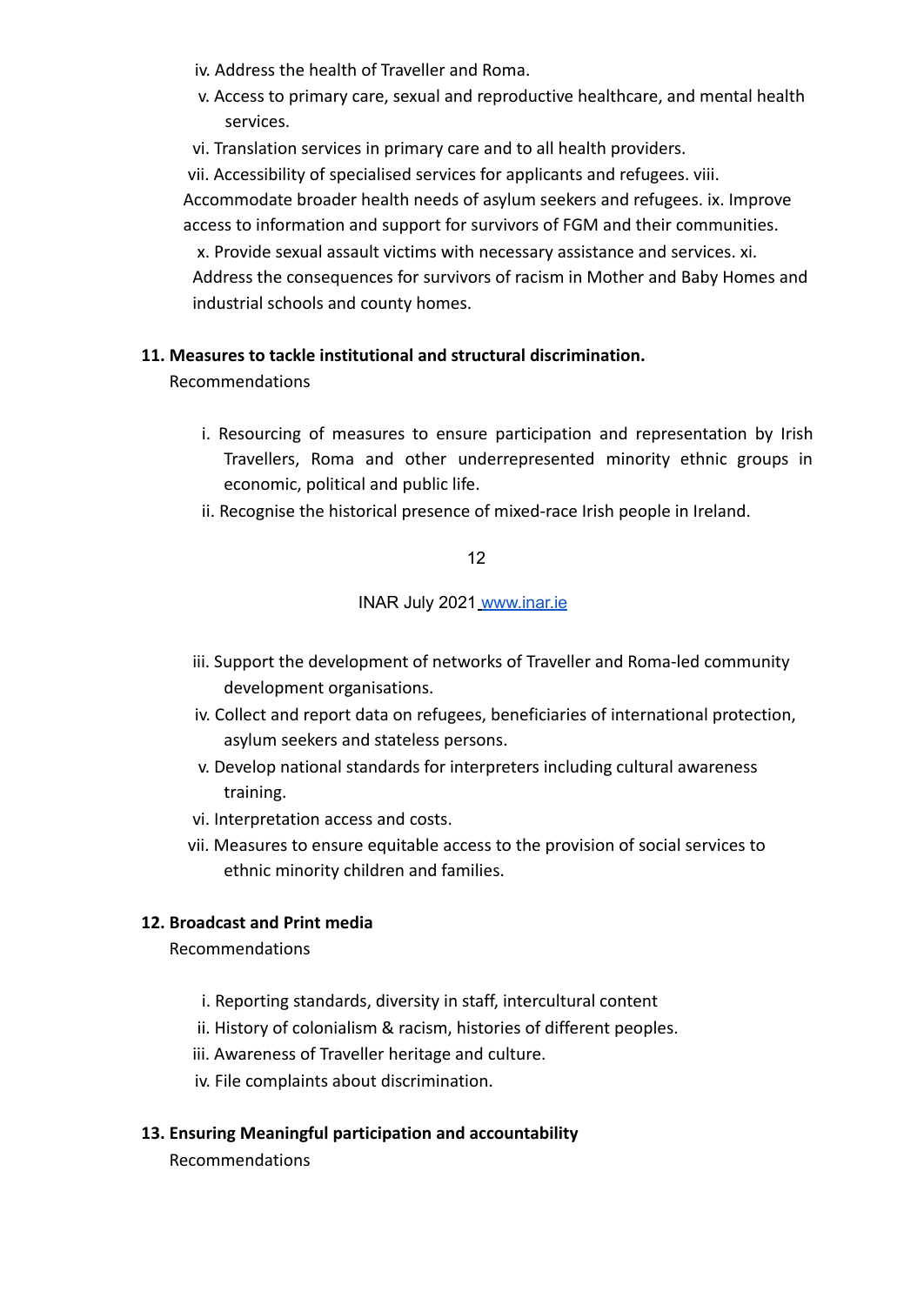- i. Direct funding and support to Anti-racism organisations & local and national Community Development initiatives with an explicit anti-racism frame and objectives
- ii. Data compiled and submitted to intergovernmental organisations and agencies.
- iii. Transparency around deaths in Direct Provision.
- iv. Disaggregated data should be collected on education, health, employment, and crime.
- v. Design effective partnership-based consultation processes.
- vi. Historic institutional racism.
- vii. Dialogue with civil society organizations working in human rights.

#### **14. Social and cultural engagement**

i. Community development initiatives

#### **15. The Far right**

i. Resource community initiatives to ensure robustness against exploitation by far right of grievances

#### **16. Rights Awareness**

i. Know your rights and other initiatives for active citizenship and participation

Patricia Munatsi Policy Lead Policy@inar.ie

Shane OCurry **Director** Shane@inar.ie

INAR, Irish Network Against Racism

INAR's work in Policy is made possible by donations from Fidelis Insurance Ireland and the TJX Foundation (TK Maxx).

The work of INAR is made possible by the Scheme to Support National Organisations (SSNO, funded by the Irish Government through Pobal.





government supporting communities